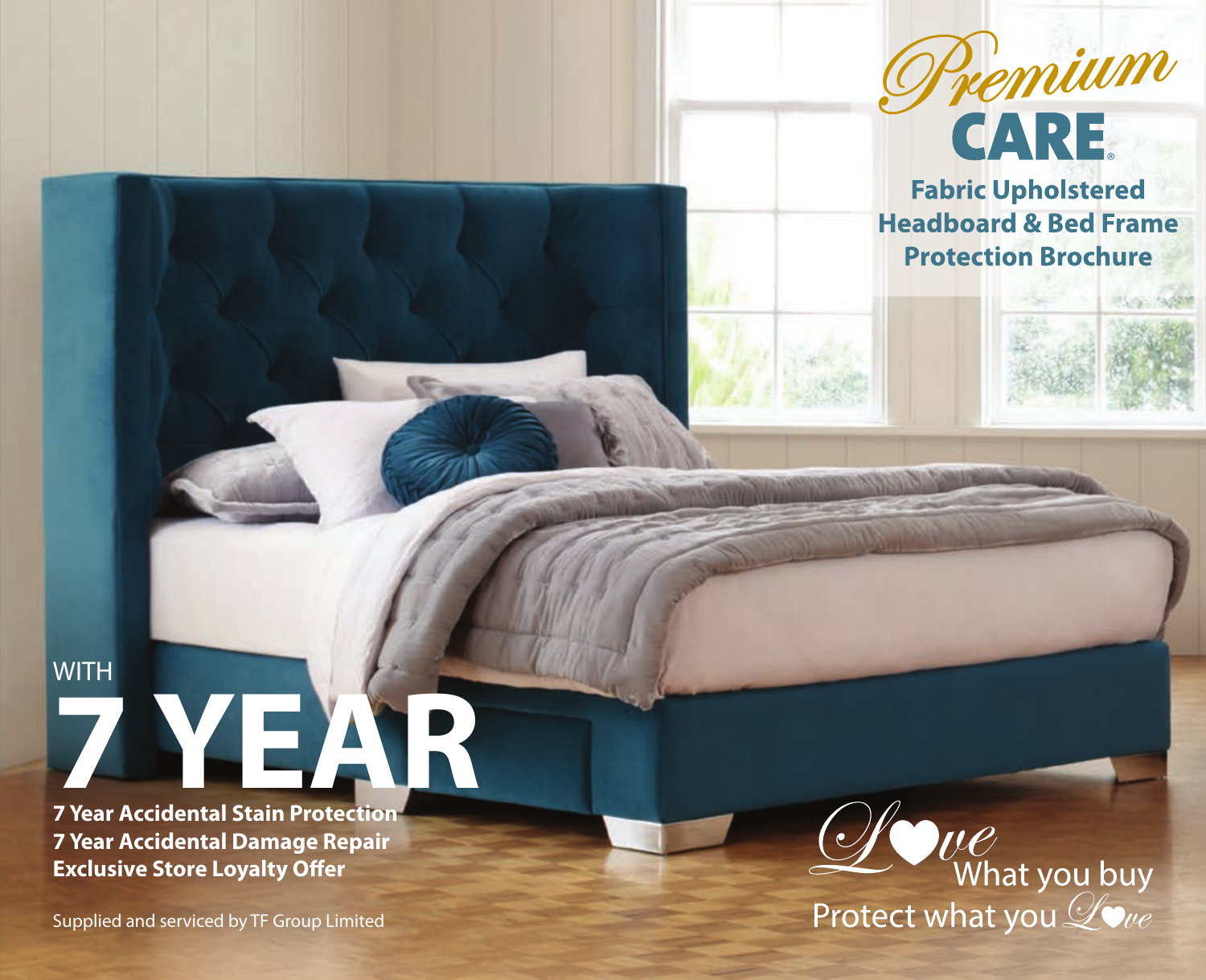#### **WHY YOUR PRODUCT NEEDS PROTECTION**

Modern upholstery is extremely versatile, with a wide variety of types, from wool and cotton to manufactured fibers.

For peace of mind, an important consideration in purchasing quality upholstered bedroom furniture is to have it protected against stains and accidental damage to retain the natural feel and appearance. **Premium Care Upholstery Protection** will provide that peace of mind.

**Premium Care Upholstery Protection** can't stop a spill from happening, but it assists in preventing a stain from becoming permanent.



#### **What you will receive:**

With the **Premium Care Upholstery Protection** kit you will also receive a **7 Year Service Plan** against accidental stains and damage such as punctures, cuts and cigarette burns.

#### **This kit includes:**

Your protection and cleaning products to maintain your furniture's natural appearance, **Premium Care Upholstery Protection & Service Plan** document with stain removal guidelines, also a loyalty voucher which you can redeem at any time.



**Premium Care Fabric Upholstery Care Kit**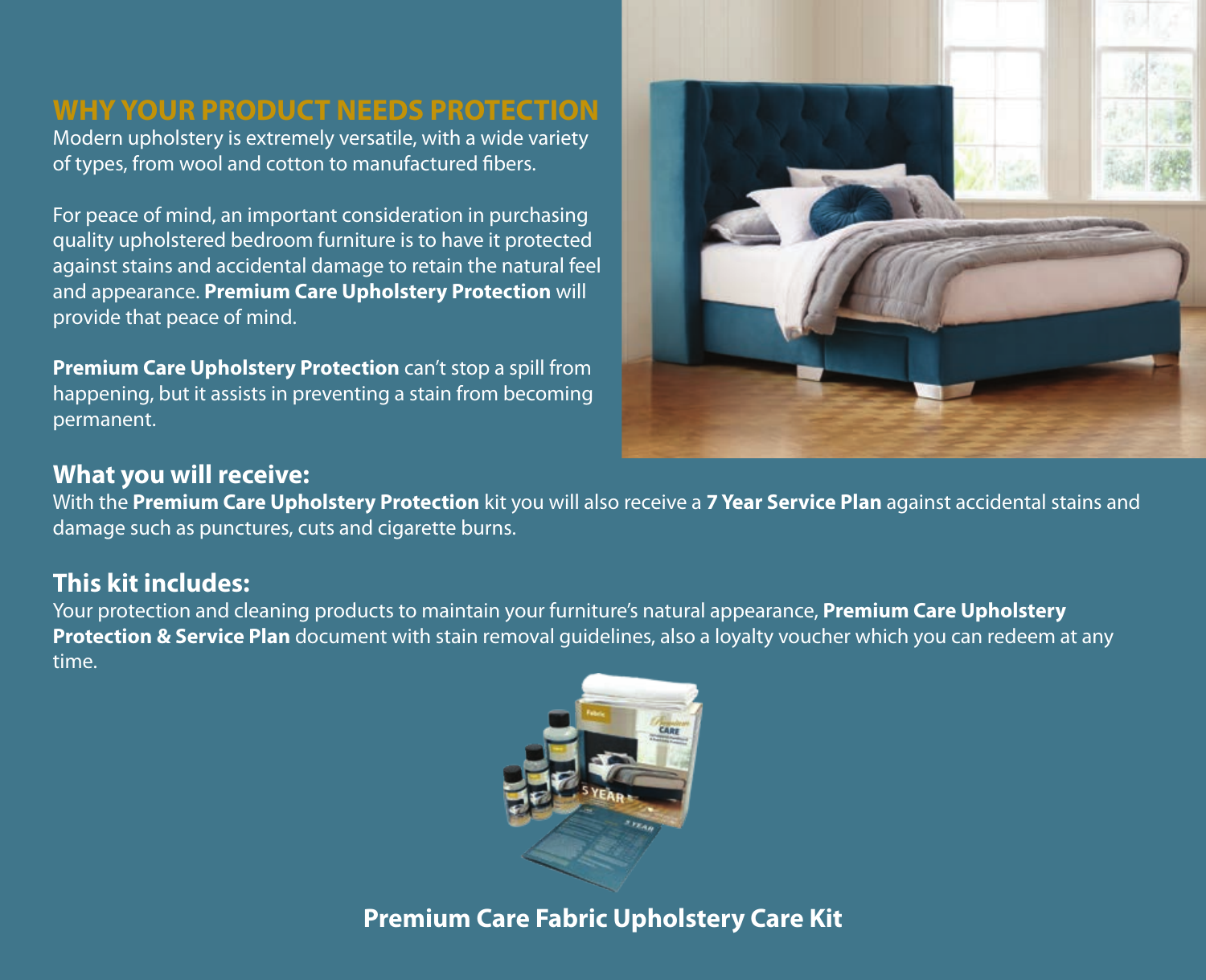#### About Premium Care's Product Protection & Service Plan with exclusive benefits:

- 1. If you have accidental damage or can not remove a stain using the stain removal guidelines, it is very important to contact TF Group within **5 days** for further advice, if that proves unsuccessful the TF Group will arrange for a professional technician to remove or repair the stain or damage at no cost to you.
- 2. If a stain or damage that is covered under the conditions of **The Product Protection & Service Plan** can not be removed or repaired by an authorised technician, TF Group will re-upholster the affected area with the same upholstery or an upholstery of your choice up to the same value.
- 3. If this situation occurs **The Product Protection & Service Plan** remains valid until it's expiry **(Exclusive)**.
- 4. If the same upholstery or a suitable alternative is not obtainable TF Group will replace the applicable furniture that was purchased with **The Product Protection & Service Plan** up to the value of the original purchase price **(Exclusive)**. If this happens the replaced furniture will then become the property of TF Group. In case of a full replacement **The Product Protection & Service Plan** will not continue for the remaining period.
- 5. If you are not reasonably satisfied with the available choices regarding part or full replacement you can elect for a full refund of the purchase price of your **Product Protection & Service Plan**. In case of a full refund **The Product Protection & Service Plan** will not continue for the remaining period.
- 6. The **exclusive** pet damage benefit is limited to one incident and one panel only during **The Product Protection & Service Plan** period.
- 7. Additional **bonus** spot cleaning products during the term of **The Product Protection & Service Plan**. If you require more spot cleaning products please call TF Group who will provide you with further products at no cost to you.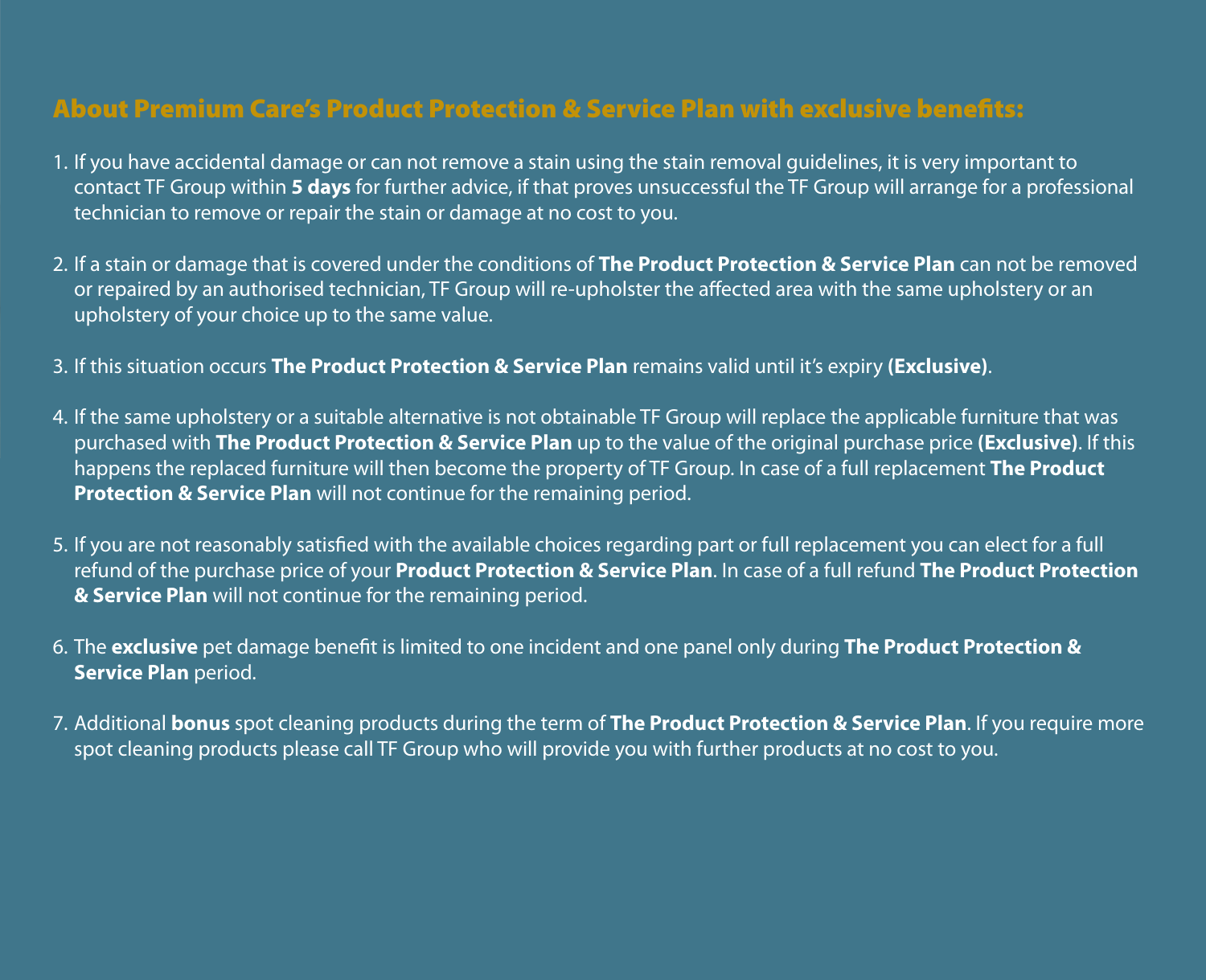## Using The Service Plan:

- 1. When an accidental stain or damage occurs during the use of the bedroom furniture for its intended purpose, check whether the problem is **INCLUDED** or **EXCLUDED** from this **Service Plan**.
- 2. Clean the upholstery as quickly as possible after a spill occurs in accordance with the cleaning guidelines. It is very important that you attempt to remove any spill as soon as possible. If a stain or damage is left too long it may be too difficult to fully remove.
- 3. A travel charge will apply if you live more than 50km from your selling retailer or the nearest repair agent.
- 4. Keep the furniture away from direct sunlight to reduce fading of the upholstery.
- 5. This service is not applicable to electric adjustable beds.

# Applying the products:

- Apply the **Premium Care Upholstery Protector** immediately to the upholstery after receiving your bedroom furniture. Do not use any products other than those recommended with this **Service Plan**.
- The products are water based and safe when used as directed.
- Please follow the application guidelines on the product labels and visit the Premium Care website for further information and application videos.

**www.premiumfurniturecare.co.nz**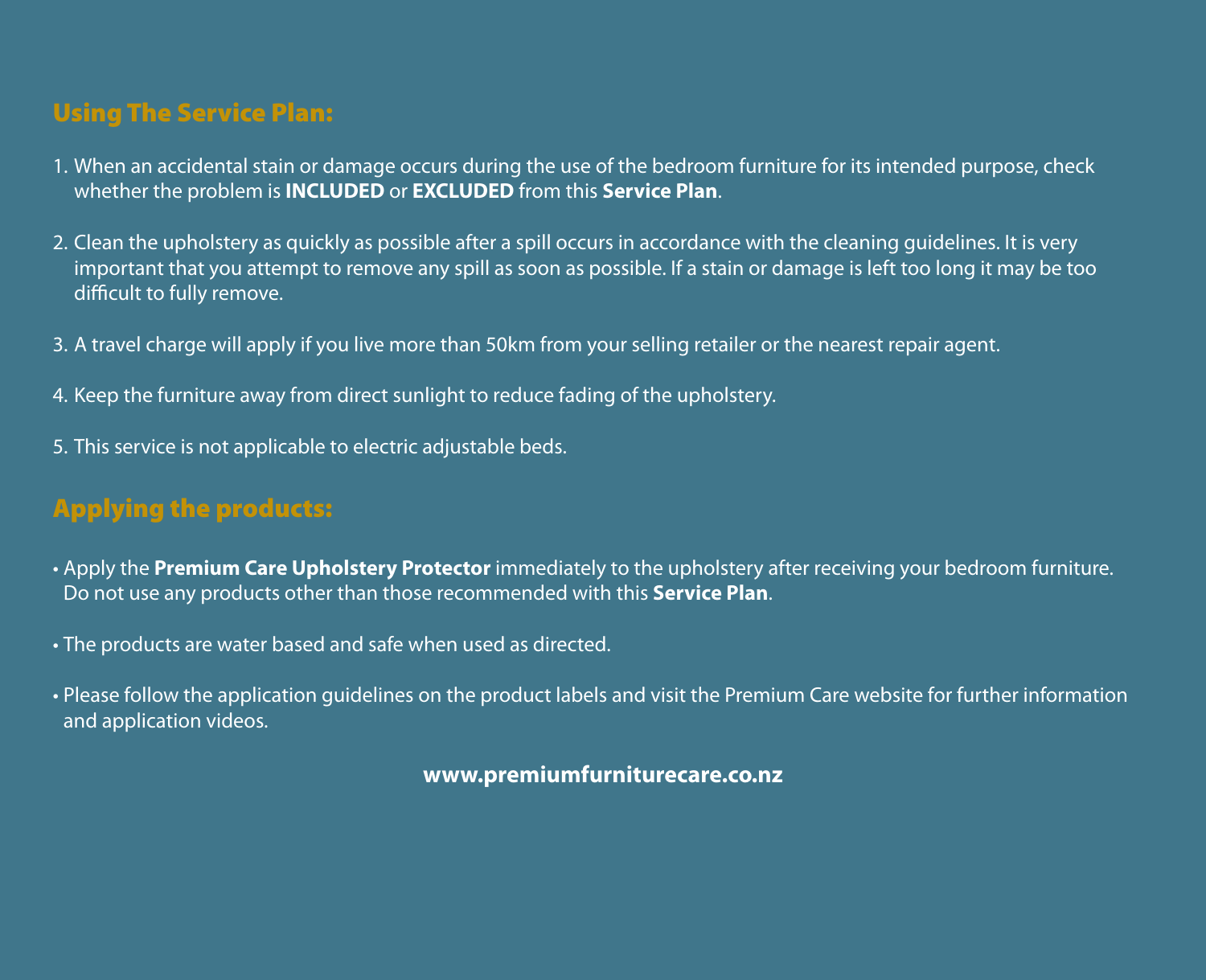### Your 7 Year Product Protection & Service Plan works like this:

| <b>Inclusions</b><br>One off incidents as follows:                                                                                                                                                                    | <b>Exclusions</b><br>Damage due to normal wear, tear and fading:                                                                                                                                                                                                 |
|-----------------------------------------------------------------------------------------------------------------------------------------------------------------------------------------------------------------------|------------------------------------------------------------------------------------------------------------------------------------------------------------------------------------------------------------------------------------------------------------------|
| • Accidental damage such as punctures or cuts.                                                                                                                                                                        | • Accumulated stains from perspiration, hair and body oils<br>or multiple stains and damage accumulated over a period<br>of time.                                                                                                                                |
| • Small cigarette burns caused by momentary contact with<br>the upholstery.                                                                                                                                           | • Deep or long cigarette burns (indicating that the burn was<br>caused over a longer period of time).<br>• Odors and smells of any type.                                                                                                                         |
| • Surface damage caused by your pet (one panel per<br>incident and one incident per Service Plan).                                                                                                                    | • Unidentifiable damage and stains. Damage from neglect<br>or abuse, dye transfer and industrial chemicals.                                                                                                                                                      |
| • Accidental stains, from foods, beverages, ketchup and<br>other sauces, ink, cosmetics, glue, bleach, wax, human<br>bodily fluids, pet bodily fluids, paint, tar, bathroom soaps,<br>shampoos and caustic solutions. | • Paint drips caused by failing to cover the upholstered<br>furniture while painting above it or nearby. Furniture<br>manufacturing defects including upholstery defects.                                                                                        |
| • The Service Plan covers the upholstery on the bedroom<br>furniture only when it is in your home and being used<br>for its intended purpose as per the manufacturer's user<br>quidelines.                            | • Furniture where the Premium Care Upholstery Protector<br>has not been applied as per TF Group's instructions or the<br>use of unauthorised service agents.<br>• Use of bedroom furniture in a commercial or rental<br>setting.                                 |
| • Re-upholstery or replace the affected piece if a stain<br>or damage can not be removed or repaired as per The<br><b>Service Plan.</b>                                                                               | • Possible colour or pattern variation when re-upholstering<br>with the same upholstery due to normal wear, tear and<br>fading of the original upholstery.<br>· Stains or damage not notified within 5 days of<br>occurring.<br>. Odours and smells of any type. |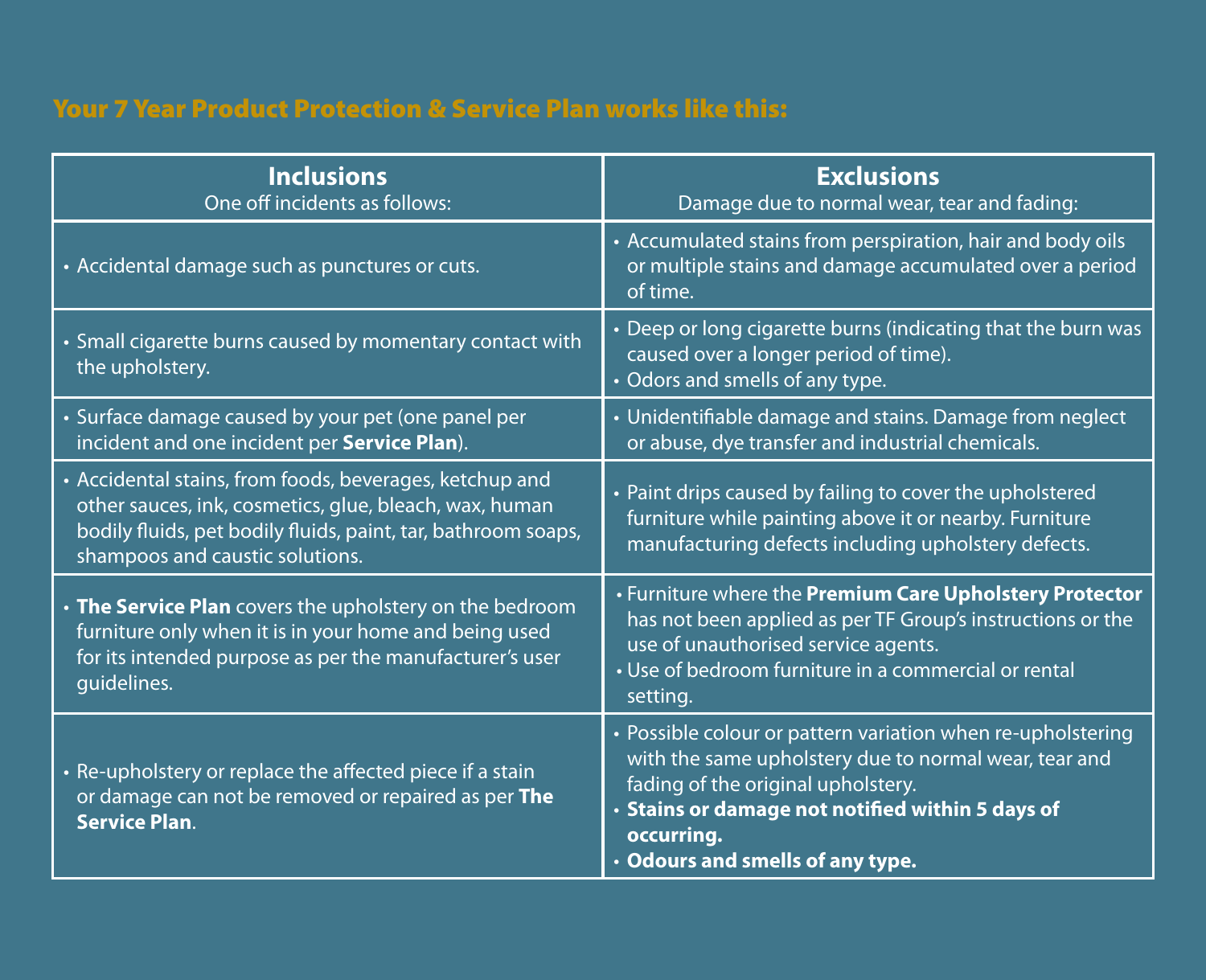**Premium Care Furniture products are manufactured exclusively by TF Group Ltd, a New Zealand owned and operated company who have been providing upholstered furniture protection and maintenance products and services for over 25 years. We pride ourselves in that we only use the latest technologies and products available to provide you with the best possible products and service.**

# **For further Premium Care product information and service visit www.premiumfurniturecare.co.nz or call 09 914 7595**